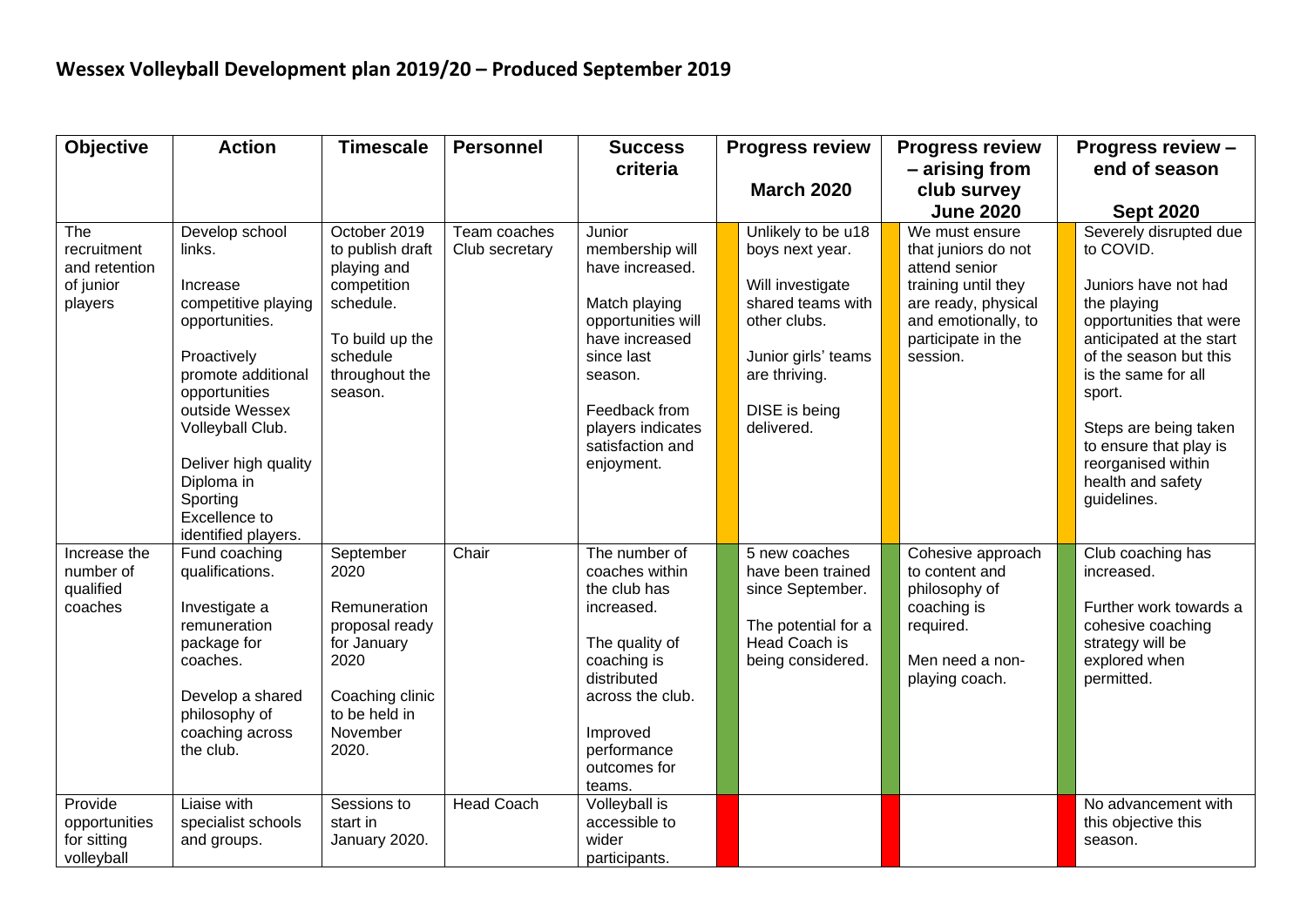|               | Recruit a specialist | Number of      |           |                         |                    |                       |                        |
|---------------|----------------------|----------------|-----------|-------------------------|--------------------|-----------------------|------------------------|
|               | coach.               | sessions to be |           | Viable                  |                    |                       |                        |
|               |                      | confirmed.     |           | attendance at           |                    |                       |                        |
|               |                      |                |           | sessions.               |                    |                       |                        |
|               |                      |                |           |                         |                    |                       |                        |
|               |                      |                |           | Increased               |                    |                       |                        |
|               |                      |                |           | membership.             |                    |                       |                        |
| Finances must | Finances to be a     | May 2020       | Treasurer |                         | The club meets all | Cost to play reflects |                        |
| be audited    |                      |                |           | The club is able        | its statutory      | the number of         | All auditing processes |
|               | standing agenda      |                |           | to meet all its         | obligations.       | sessions and          | have been completed.   |
| annually and  | item.                |                |           | commitments.            |                    | matches but not       |                        |
| monitored     |                      |                |           |                         |                    | necessarily the       |                        |
| throughout    | The Board will       |                |           | A positive annual       |                    | quality of the        |                        |
| the season    | agree expenditure    |                |           | audit.                  |                    | provision.            |                        |
|               | above a certain      |                |           |                         |                    |                       |                        |
|               | threshold.           |                |           | <b>Additional funds</b> |                    | This can be an        |                        |
|               |                      |                |           | have come into          |                    | objective under       |                        |
|               |                      |                |           | the club.               |                    | quality assurance,    |                        |
|               | Teams have the       |                |           | Membership              |                    | moving forward.       |                        |
|               | right to manage      |                |           | benefits have           |                    |                       |                        |
|               | their own finances   |                |           | increased.              |                    |                       |                        |
|               | but feedback         |                |           |                         |                    |                       |                        |
|               | expenditure to the   |                |           |                         |                    |                       |                        |
|               | Board.               |                |           |                         |                    |                       |                        |
|               |                      |                |           |                         |                    |                       |                        |
|               | This right can be    |                |           |                         |                    |                       |                        |
|               | devolved through     |                |           |                         |                    |                       |                        |
|               | the Board.           |                |           |                         |                    |                       |                        |
|               |                      |                |           |                         |                    |                       |                        |
|               | All costs must be    |                |           |                         |                    |                       |                        |
|               | transparent and      |                |           |                         |                    |                       |                        |
|               |                      |                |           |                         |                    |                       |                        |
|               | published in         |                |           |                         |                    |                       |                        |
|               | advance.             |                |           |                         |                    |                       |                        |
|               |                      |                |           |                         |                    |                       |                        |
|               | Each phase has the   |                |           |                         |                    |                       |                        |
|               | right to fund raise/ |                |           |                         |                    |                       |                        |
|               | seek individual      |                |           |                         |                    |                       |                        |
|               |                      |                |           |                         |                    |                       |                        |
|               | sponsors.            |                |           |                         |                    |                       |                        |
|               | Benchmark value      |                |           |                         |                    |                       |                        |
|               | for money against    |                |           |                         |                    |                       |                        |
|               | other clubs and      |                |           |                         |                    |                       |                        |
|               |                      |                |           |                         |                    |                       |                        |
|               | different sports to  |                |           |                         |                    |                       |                        |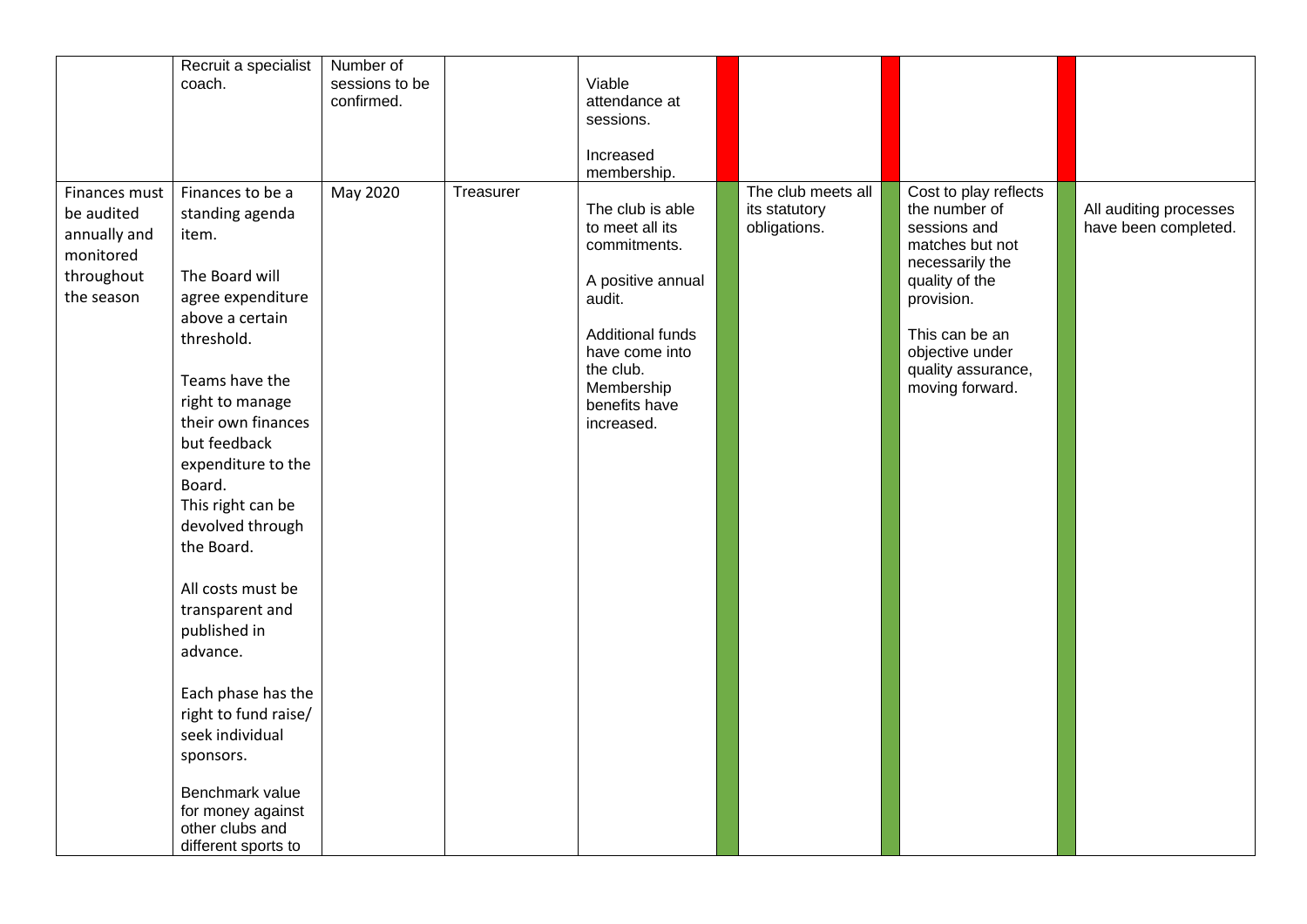|                                                                                                                            | provide clarity for<br>members and<br>ensure best value.                                                                                                                             |                   |           |                                                                                                                   |                                                                                                |                                                                                                         |                                                                                                                                                                                        |
|----------------------------------------------------------------------------------------------------------------------------|--------------------------------------------------------------------------------------------------------------------------------------------------------------------------------------|-------------------|-----------|-------------------------------------------------------------------------------------------------------------------|------------------------------------------------------------------------------------------------|---------------------------------------------------------------------------------------------------------|----------------------------------------------------------------------------------------------------------------------------------------------------------------------------------------|
| The club will<br>be financially<br>viable                                                                                  | Produce a financial<br>policy.<br>Annual audit.<br>Financial review at<br>each Board<br>meeting.<br>Investigate<br>sponsorship.<br>Proactively<br>fundraise and<br>apply for grants. | September<br>2019 | Treasurer | The club is<br>financially viable<br>and in a financial<br>position to meet<br>its key<br>performance<br>targets. | The club is<br>financially viable.<br>Now needs to<br>proactively<br>explore grant<br>funding. | Increased focus on<br>fundraising and<br>sponsorship is still<br>required.<br>All ideas are<br>welcome. | The club is financially<br>viable.<br>Fundraising<br>opportunities have<br>been significantly<br>limited.<br>The economic climate<br>does not support<br>sponsorship<br>investigation. |
| The Board will<br>represent all<br>phases of the<br>club                                                                   | Each phase will<br>have a<br>representative on<br>the Board, this<br>could be a player<br>or a parent/carer.<br><b>Elect Board</b><br>members each<br>year.                          | August 2020       | Chair     | Members are<br>empowered<br>through the<br>Board to shape<br>the future<br>direction of the<br>club.              | The Board<br>represents the<br>majority of its<br>members but<br>more members<br>are welcome.  | Feedback indicates<br>that the Board<br>represents all<br>members and<br>continues to<br>improve.       | More members have<br>been involved in<br>decision making across<br>the club.                                                                                                           |
| The Board<br>must meet at<br>least 4 times<br>a year, with<br>the ability to<br>call additional<br>meetings as<br>required | Calendar of<br>meetings to be<br>publishes at the<br>start of every year.<br>Standing agenda<br>items correspond<br>to the volleyball<br>year.<br>Minutes to be<br>published and     | September<br>2019 |           | Meetings are<br>held,<br>Minutes are<br>published,<br>Communication<br>is improved.                               | The Board is<br>meeting regularly<br>and more than 4<br>times a year.                          | Continue to develop<br>communication and<br>transparency.                                               | Regular board<br>meetings have been<br>held, minutes have<br>been published.<br>Club handbook has<br>been produced.                                                                    |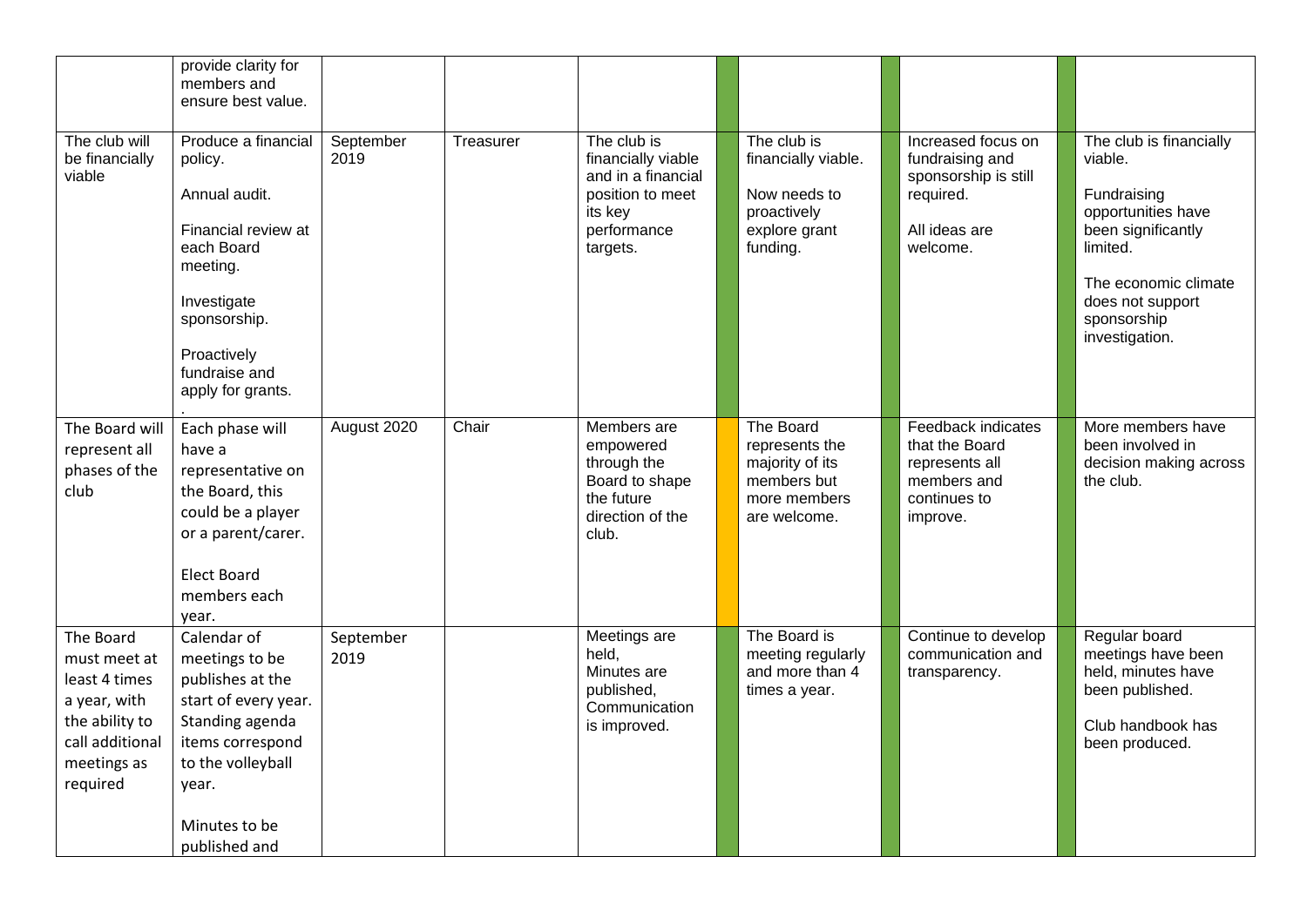|                          | available to all<br>members.<br>Each phase has a<br>right to add an<br>agenda item.<br>Each phase<br>member must<br>collaborate with<br>their members to<br>ensure they<br>represent their<br>views at the Board<br>meetings. |                     |                                        |                                                                                                                                                                      |                                                                                                                                                                                                                                             |                                                                                                                                                                            |                                                                                                                                        |
|--------------------------|-------------------------------------------------------------------------------------------------------------------------------------------------------------------------------------------------------------------------------|---------------------|----------------------------------------|----------------------------------------------------------------------------------------------------------------------------------------------------------------------|---------------------------------------------------------------------------------------------------------------------------------------------------------------------------------------------------------------------------------------------|----------------------------------------------------------------------------------------------------------------------------------------------------------------------------|----------------------------------------------------------------------------------------------------------------------------------------|
| Membership<br>advantages | Produce a<br>document<br>outlining the<br>advantages of<br>belonging to a<br>successful club.<br>Welcome<br>university foreign<br>students.<br>Advertise at<br>language schools.                                              | August 2020         | Chair/Marketing<br>team                | Increased<br>membership.<br>Wide and varied<br>membership<br>demographic.<br>Performance<br>pathways for<br>juniors will be<br>established.<br>More unified<br>club. | Plans have<br>stopped due to<br>current<br>circumstances but<br>actions are ready<br>to be taken when<br>possible.<br>Members have<br>received a written<br>update from the<br>Chair and this is<br>planned to be<br>repeated<br>regularly. | COVID 19 has<br>prevented full<br>development of this<br>objective.                                                                                                        | Currently under<br>consideration but will<br>need to reflect the<br>present situation.                                                 |
| Quality<br>assurance     | The Board must be<br>aware of the<br>quality of any<br>provision within<br>the club.<br>QA must include<br>feedback on the<br>quality of coaching<br>at each phase.                                                           | March/April<br>2020 | <b>Head Coach</b><br>Chair<br>Captains | There will be<br>clear lines of<br>communication<br>between<br>members and<br>Board.<br>Responses feed<br>directly into the<br>next<br>development<br>plan.          | Plans were in<br>place for March.<br>Considering an<br>online<br>questionnaire to<br>gain feedback<br>from members.                                                                                                                         | Must ensure that<br>Seniors, as well as<br>Juniors, feel they<br>are getting value for<br>money.<br>Senior members<br>also need player<br>development not<br>just juniors. | Communication has<br>improved.<br>Information is now<br>readily available,<br>through newsletters,<br>the website and the<br>handbook. |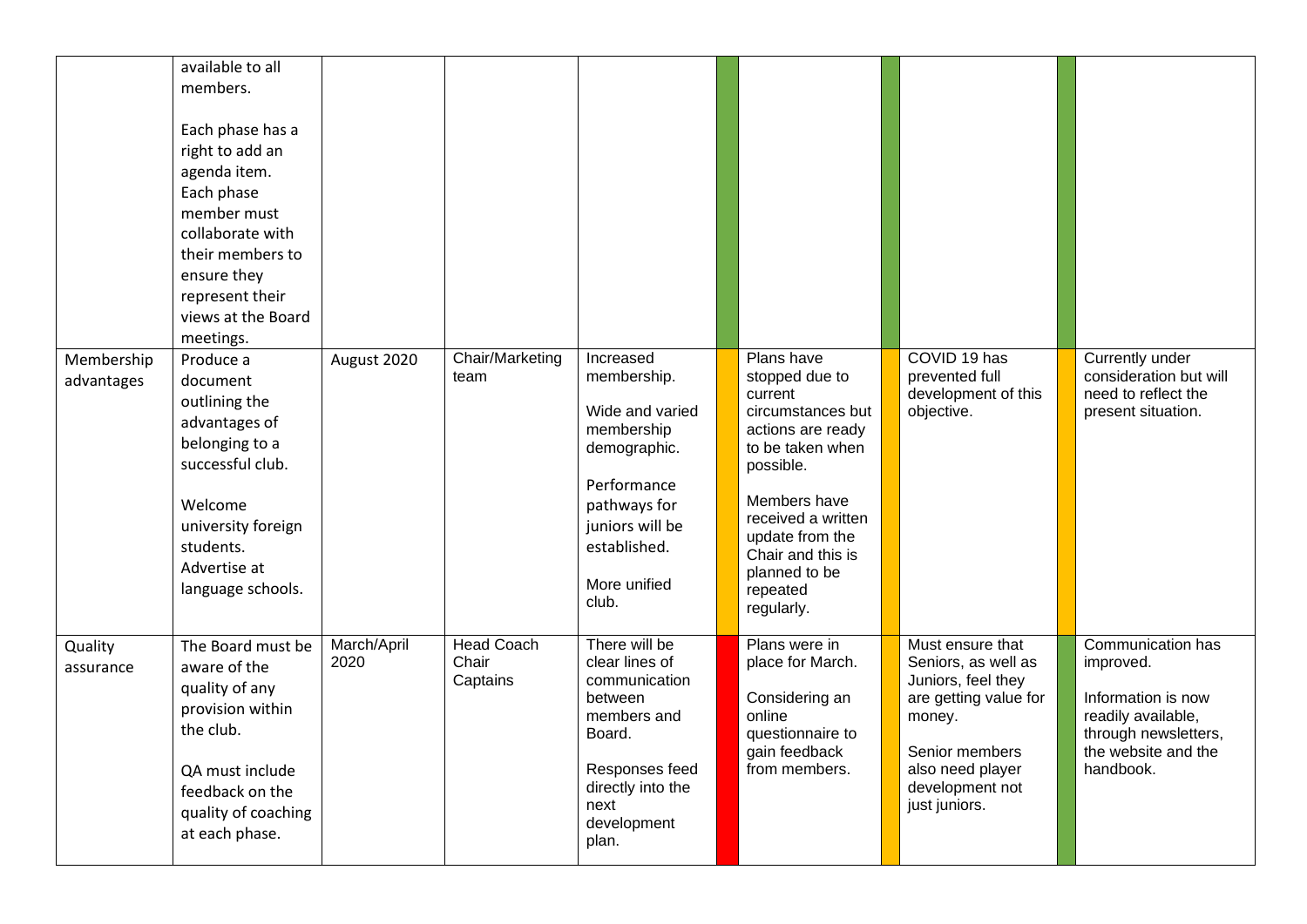|                                                                     | Player satisfaction<br>feedback through<br>focus group or<br>questionnaire.<br>Feedback used to<br>understand how to<br>keep improving<br>and raising<br>standards.                                                                                                                                                                             |                   |                                        | All suggestions<br>are debated and<br>responses<br>produced.                                                                                                           |                                                                                       | Member feedback is<br>contributing to this<br>plan.                                                                                                         | Feedback from<br>members continues to<br>be a priority.<br>Quality assurance of<br>coaching and coaching<br>workshops have been<br>delayed this season<br>due to COVID 19.             |
|---------------------------------------------------------------------|-------------------------------------------------------------------------------------------------------------------------------------------------------------------------------------------------------------------------------------------------------------------------------------------------------------------------------------------------|-------------------|----------------------------------------|------------------------------------------------------------------------------------------------------------------------------------------------------------------------|---------------------------------------------------------------------------------------|-------------------------------------------------------------------------------------------------------------------------------------------------------------|----------------------------------------------------------------------------------------------------------------------------------------------------------------------------------------|
| Targets/KPIs<br>to be<br>produced at<br>the start of<br>each season | Taking into<br>account<br>player/team<br>potential-clear<br>but realistic<br>performance<br>outcomes should<br>be identified for<br>each phase of the<br>club.<br>Subcommittee of<br>performance<br>analysts to be<br>established.<br>Long term plans<br>reflect the<br>ambition of the<br>whole club.<br>Annual evaluation<br>to be completed. | September<br>2019 | Head Coach.                            | Clarification of<br>expectations.<br>Annual analysis<br>of performance.<br>Closer<br>monitoring of the<br>long term<br>performance<br>trajectory of the<br>whole club. | Will make this a<br>three year<br>objective.<br>Work will start in<br>September 2020. | Clarify potential<br>pathways through<br>the club.<br>Playing<br>opportunities to be<br>well sign posted and<br>easy to find.<br>Evaluation has<br>started. | Not all teams will be<br>operating this season,<br>thus impacting on the<br>long term plans for the<br>club.<br>A realistic short term<br>plan will be produced<br>for existing teams. |
| Safeguarding<br>profile to be<br>raised                             | Safe guarding<br>officer appointed.                                                                                                                                                                                                                                                                                                             | September<br>2019 | Chair<br>Club<br>Safeguarding<br>Lead. | Safeguarding<br>has a high profile<br>throughout the<br>club.                                                                                                          | Safeguarding is<br>effective at the<br>club, all statutory                            | All statutory<br>requirements<br>continue to be met.                                                                                                        | This is a high priority,<br>which is reviewed<br>regularly.                                                                                                                            |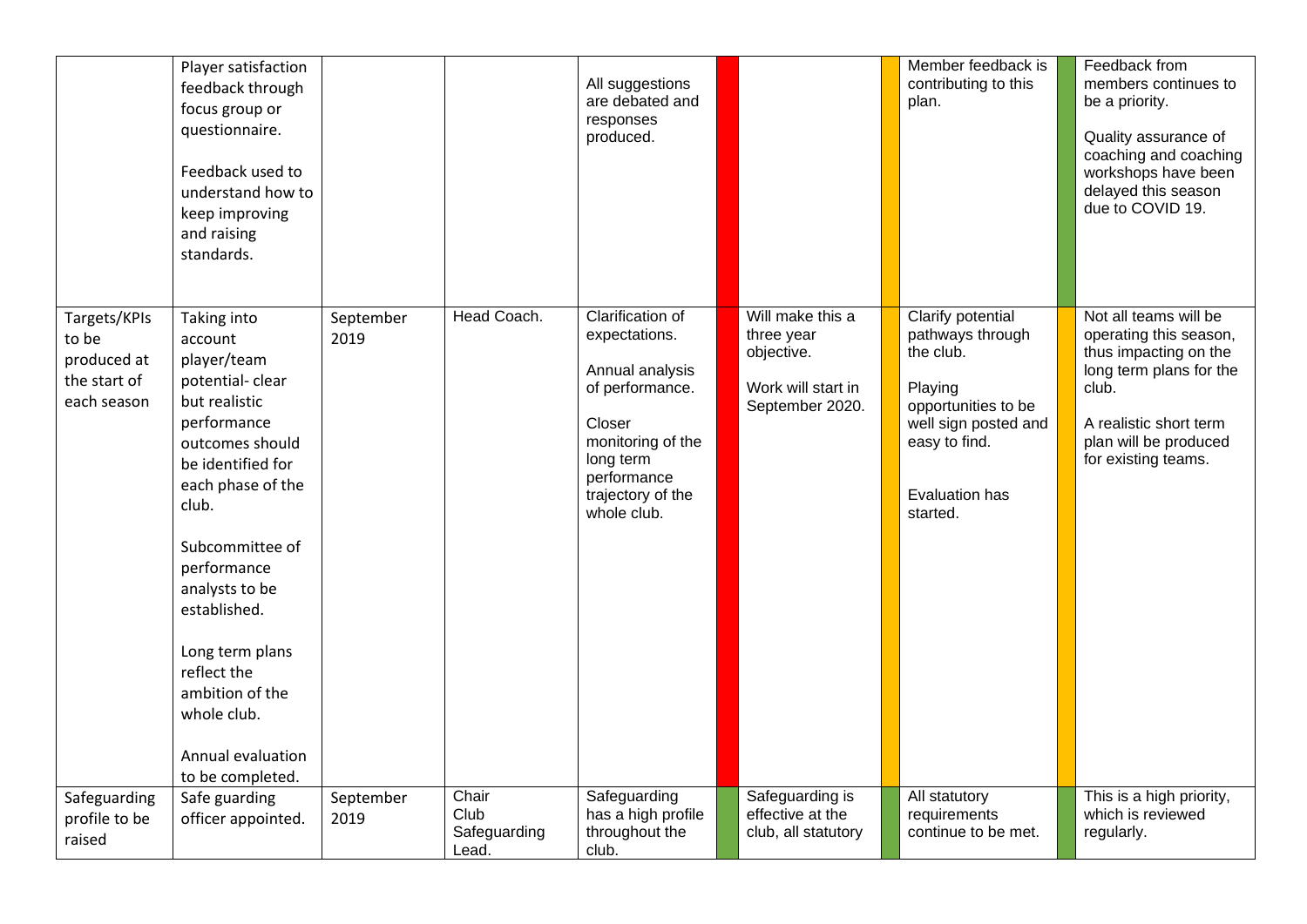|                                                 | Clear role<br>description.<br>Safeguarding is a<br>Standing agenda<br>item.<br>Published policy<br>documents to be<br>available to all<br>members.<br>Pictures of<br>Designated<br>Safeguarding<br>Leads to be up at<br>each training<br>session.<br>Safeguarding<br>training sessions<br>are held regularly.<br>All members of the<br>Board have<br>undertaken<br>safeguarding<br>training. |              |                   | Children are safe<br>and families<br>reassured.<br>All<br>coaches/manage<br>rs are trained.                                                                     | actions have been<br>taken.<br>Further<br>opportunities for<br>online training to<br>be rolled out next<br>year.<br>The Club will aim<br>to be outstanding<br>in this area.   |                                                                                                                                       | The club is up to date<br>with training and all<br>statutory requirements<br>have been met. |
|-------------------------------------------------|----------------------------------------------------------------------------------------------------------------------------------------------------------------------------------------------------------------------------------------------------------------------------------------------------------------------------------------------------------------------------------------------|--------------|-------------------|-----------------------------------------------------------------------------------------------------------------------------------------------------------------|-------------------------------------------------------------------------------------------------------------------------------------------------------------------------------|---------------------------------------------------------------------------------------------------------------------------------------|---------------------------------------------------------------------------------------------|
| Competitions<br>and festivals<br>held regularly | Increase the<br>opportunities for<br>players to<br>compete.<br>Introduce new<br>players to the<br>game.                                                                                                                                                                                                                                                                                      | January 2020 | <b>Head Coach</b> | Volleyball is<br>introduced to a<br>wider cohort of<br>young players.<br>Players maintain<br>their involvement<br>in the game.<br>Increased club<br>membership. | Some junior<br>competitions have<br>been held.<br>Extensive plans<br>had been made<br>for junior beach<br>volleyball, this will<br>now be carried<br>forward to next<br>year. | Extensive<br>opportunities but<br>must ensure that<br>playing standards<br>are not diluted in<br>order to enter more<br>competitions. | A loss of opportunity<br>this season, particularly<br>in relation to beach<br>volleyball.   |